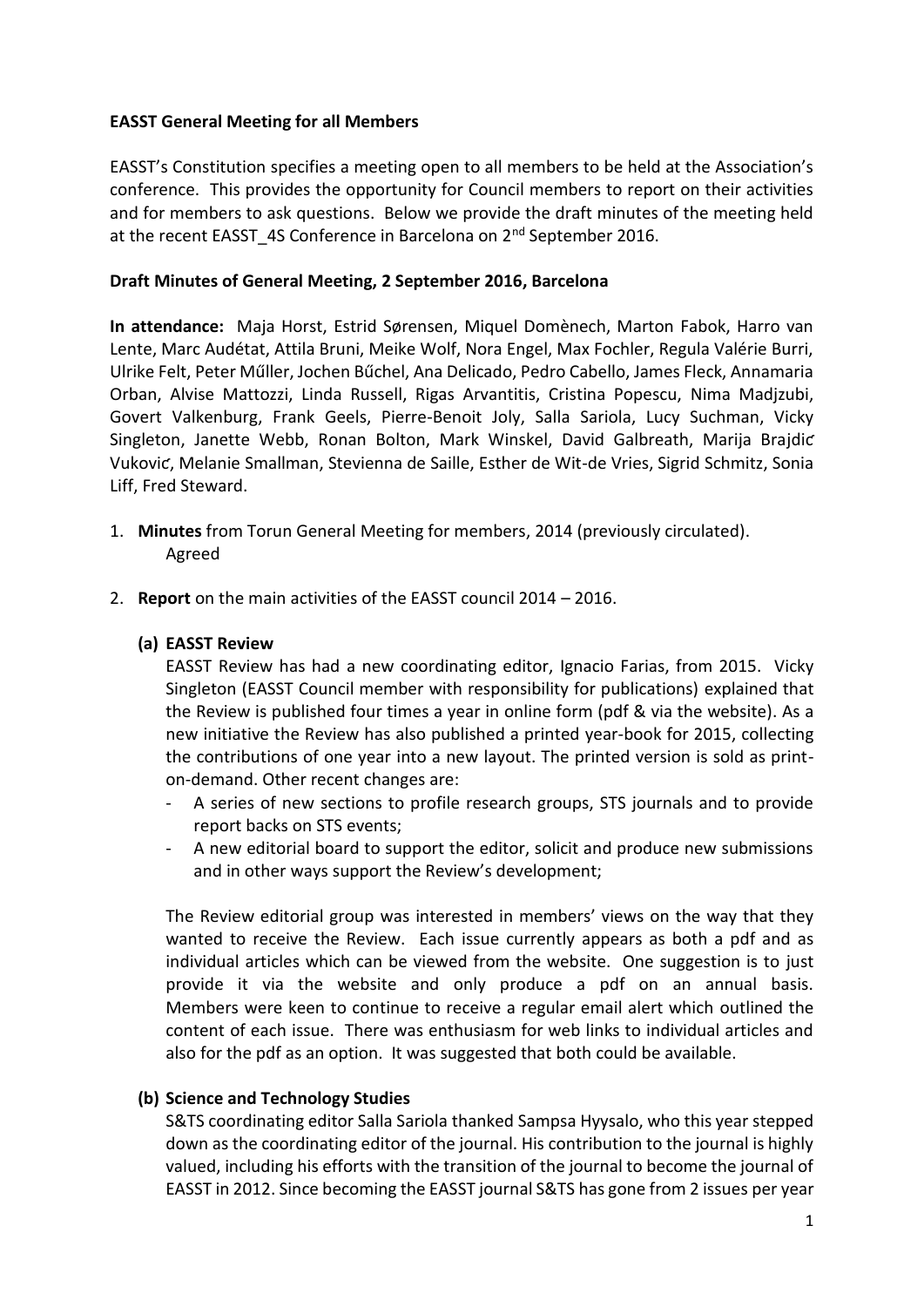to 4 issues per year. The journal continues to broaden its editorial board with new members recently joining from France and the Netherlands. A new editorial software platform has been developed which should increase efficiency for editors and authors. The journal aims to cover the entire field of science and technology studies. It is online and is becoming fully open access. It is developing an online-first pre-publication repository.

There were a number of questions for Salla. These included the language of the journal - currently English language only. There was a question about the relative benefits to the journal and EASST from its adoption as a house journal. This was said to be mutually beneficial with more interest in the journal as a publication outlet and more downloads. The average time from acceptance to publication for articles (for other than special issues) was said to be around 18 months, with an acceptance rate of below 20%. The acceptance rate was due to quality control rather than space.

**(c) EASST annual fund.** 

EASST officer Sonia Liff reported that in 2015 4 awards were made to support workshops (in Greece, Austria, Hungary and Bulgaria) and 2 to support launch meetings of national associations (in Austria & the UK). Full details are available from the website and reports have been published in EASST Review.

# **3. Financial report** (for calendar years 2015 & 2016, previously circulated)

EASST Treasurer, Harro van Lente, went through the budget and spending, which had been accessible to members online before the meeting. EASST follows a conservative budgeting model (budgeting within current resources) and the finances are currently very healthy, with assets of almost 100,000 Euros. This amount is necessary because the income via conferences and membership is always uncertain. However, the healthy financial situation has allowed EASST to increase its activities and support for members in recent years.

A member asked about threats to the financial situation. These were said to be the possibility of conference problems leading to a deficit or to an adverse tax assessment. The meeting accepted the financial report.

# 4. **Retiring President's reflections**

Fred Steward has served as President of EASST since 2008 and is now retiring. He pointed to a range of challenges facing the STS community and the importance of trans-national scholarly associations, such as EASST, to address these. He highlighted a range of new opportunities and issues that a new President might address. His remarks are recorded more fully in a separate article in the Review.

# 5. **Strategic options for future conferences and other activities**

Council member Attila Bruni thanked Miquel Domènech and colleagues for their hard work to produce the current highly successful and enjoyable conference.